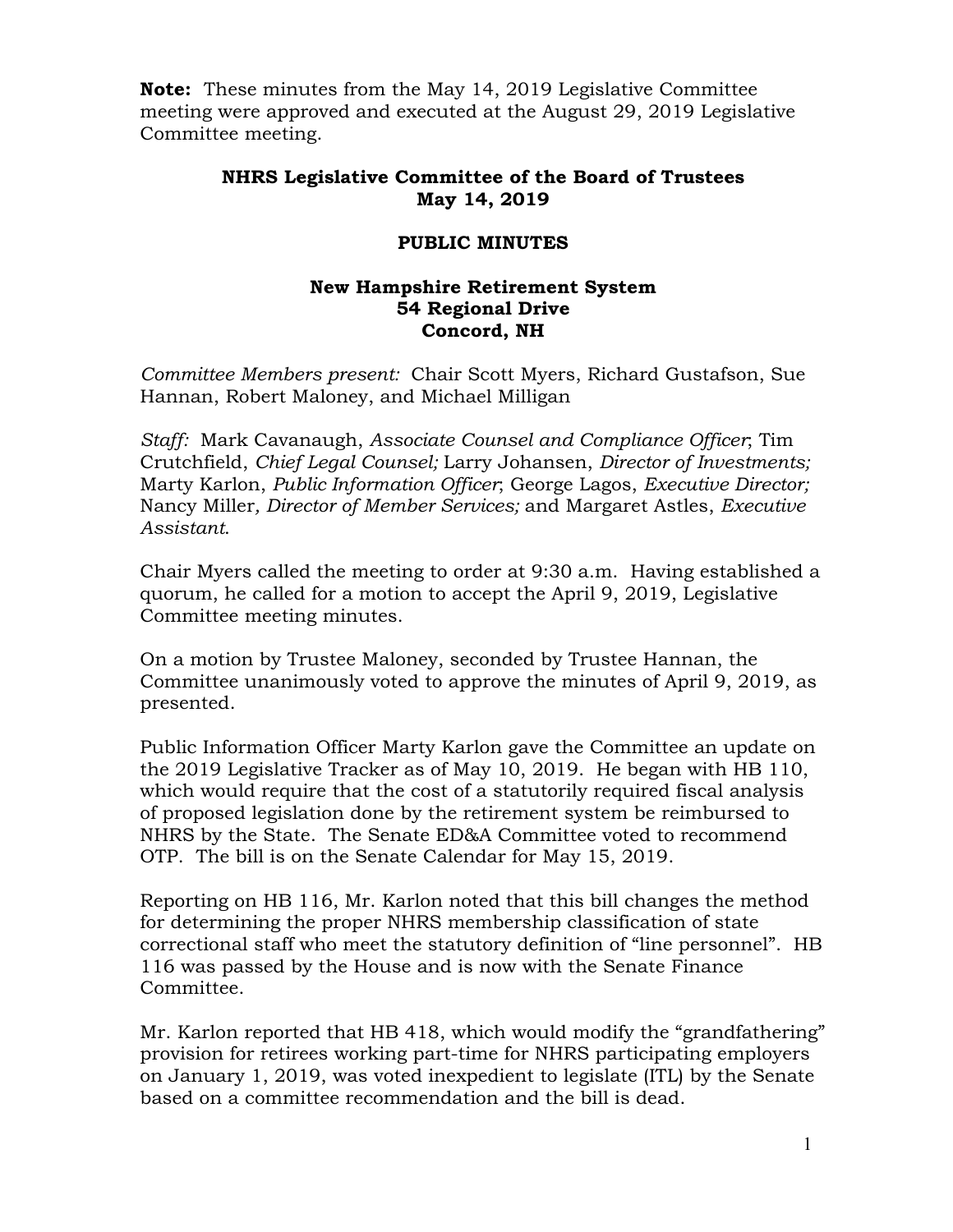HB 468 would reclassify annual attendance stipends or bonuses as earnable compensation for NHRS. Mr. Karlon noted that it is possible that an amendment to this bill will be introduced on May 15, 2019 that would allow summer adjunct pay for full-time community college faculty to be included as earnable compensation.

Mr. Karlon noted that HB 497 has been retained by the House Finance Committee, and no further action is expected this session. The bill is of interest to participating employers, as it required the state to pay 15 percent of employer contributions for teachers, police officers and firefighters employed by political subdivisions, beginning in the fiscal year 2020. The state had subsidized local employer costs for these member groups for decades before the state contribution was repealed in 2011.

HB 616, grants a 1.5% cost of living adjustment (COLA) on the first \$50,000 of the pension benefit to retirees who retired on or before July 1, 2014, or any beneficiary of such member who is receiving a pension benefit. The COLA would take effect on the retired member's first anniversary date occurring after July 1, 2020. The Senate ED&A Committee held a public hearing on this bill and it will be acted upon May 16, 2019.

Mr. Karlon reported on HB 629, noting that it establishes a defined contribution state retirement plan for new members of NHRS, who begin service on or after July 1, 2019. The House, on a voice vote, accepted the House ED&A Committee's recommendation of inexpedient to legislate (ITL), and the bill is dead.

Reporting on HB 675, Mr. Karlon noted that the Senate passed this bill. As requested by NHRS, HB 675 modifies the cost calculation methodologies for the purchase of service credit in the retirement system for active service in the armed forces prior to NHRS membership and in cases of employer enrollment oversight. This bill has been enrolled and is waiting for action by the Governor.

Mr. Karlon reported that HB 720, which would have allowed a retired faculty member of the community college system to begin part-time employment prior to 28 days after retirement, upon committee recommendation was voted inexpedient to legislate( ITL) by the House and the bill is dead.

Mr. Karlon reported that SB 28, as passed by both legislative chambers, would add an active NHRS member to the NHRS Independent Investment Committee member as a sixth, non-voting member. The active member would be appointed by the Governor from a list of nominations provided by public employee labor organizations. This Senate bill was passed by the Senate, and is awaiting the Governor's action.